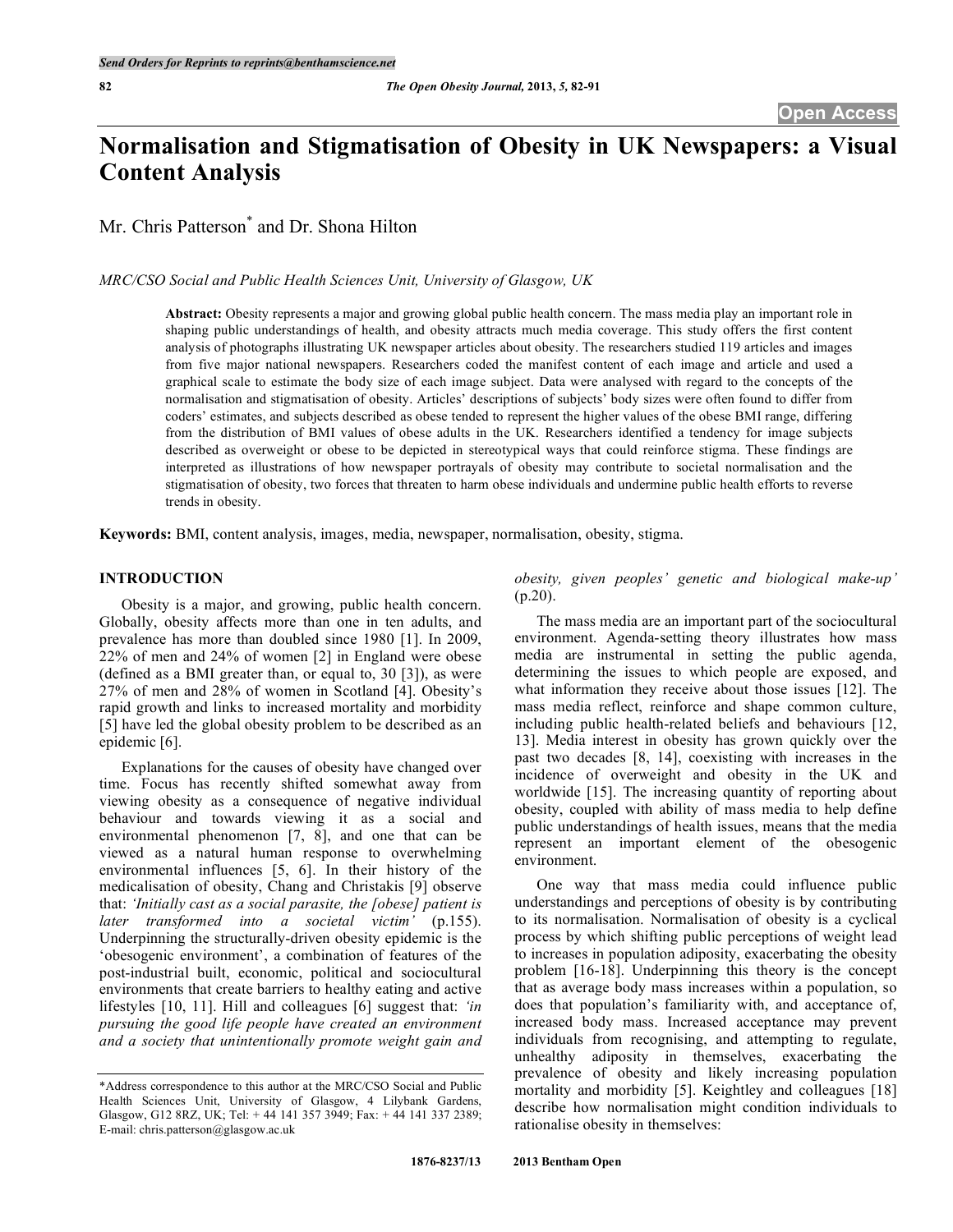#### *Normalisation and Stigmatisation of Obesity in UK Newspapers The Open Obesity Journal, 2013, Volume 5* **83**

*'It is possible that the increase in the proportion of the population who are overweight or obese may have resulted in a normalising effect on perceptions of weight and as a result, thus changing the social ideology of being fat. That is, the threshold of what has been deemed 'fat' in the community may be rising to accommodate increased average weights in the population. It is possible therefore, that through social conditioning, individuals may rationalise the extent and/or risks of obesity based on a perception of physical fitness and social conditioning of body morphology.'*

# **KEIGHTELY, CHUR-HANSEN, PRINCI & WITTERT, P.E342**

Moffat [19] suggests that, despite objections by some researchers that the obesity epidemic is characterised by unhealthy moral panic and alarmism, many health professionals fear that the normalisation of obesity has generated a dangerous apathy about the health risks of obesity. In addition to media representations, potential drivers of normalisation include 'vanity sizing', the phenomenon of clothing retailers labelling their garments as smaller than they are [20], growing food portion sizes [21] and the increasing medicalisation of obesity [17, 22].

A wealth of evidence highlights shifting societal perceptions of weight [23]. Overweight and obese individuals increasingly underestimate their own weight [16, 24] and parents often fail to recognise obesity in their children [25, 26]. For example, Johnson and colleagues' [16] comparison of two UK household surveys from 1999 and 2007 found that increases in self-reported weight over time were matched by an increase in the body-size threshold at which respondents deemed themselves to be overweight. Overweight and obese respondents to the 2007 survey were less likely to describe their weight status accurately than were their 1999 counterparts. The researchers note that this shift occurred despite of public health campaigns and elevated news reporting on the topic of overweight and obesity. Duncan and colleagues [27] studied the relationship between weight perceptions and weight-related attitudes in the United States. Their analysis of survey data found that overweight and obese respondents who misperceived their weight were much less likely to want to lose weight, and to have tried to lose weight, than those who perceived their weight accurately. This suggests misperception of weight can act as a barrier to adopting healthy lifestyles.

In addition to a decline in individuals' ability to accurately assess their own weight, there is evidence that obesity stigma could undermine efforts to tackle the obesity problem [28]. Stigma is commonly defined in terms of identifying certain characteristics as deviant from widelyaccepted societal norms, and therefore marking individuals who embody those characteristics as undesirable outsiders [29]. Link and Phelan [29] identify four interrelated components that converge to create stigma: distinguishing and labelling human differences; linking the labelled individuals to negative stereotypes; separating labelled individuals from those without the undesirable characteristics; and finally discrimination and the resulting social disadvantage of the labelled persons. This model can be applied to the process of stigmatisation of obese

individuals: humans are be labelled by their BMI category; obese BMI is often associated with negative stereotypes including greed, sloth and lack of discipline [30]; the obese population is often mentioned as a specific societal group; and obese individuals can be subject to discrimination and disadvantage in various social spheres [31].

Obesity stigma has consequences for both psychological and physical health. Psychological consequences include depression, self-esteem, body-image dissatisfaction, and unhealthy coping strategies. Crucially, stigma does not appear to provoke the adoption of healthier lifestyles. On the contrary, evidence suggests that stigmatisation increases binge-eating [32, 33] and threatens physical health [31]. As such, it is vital that public health efforts to reduce obesity do not stigmatise it. There is some evidence that media representations might contribute to the stigmatisation of obesity [28, 30], but as yet this issue has received relatively little attention.

One aspect of newsprint coverage that content analyses often overlook is the images that illustrate articles. There is evidence that images can significantly influence readers' interest in, and interpretations of, news articles [34, 35], and that news consumers can recall news images long after their memory of the content of the accompanying text has faded [36]. The power of news images is such that there is value in analysing them in addition to text. Gollust and colleagues [37] analysed descriptive and demographic features of images of overweight and obese individuals published in American news magazines, and Heuer and colleagues [38] performed a similar analysis of photographs accompanying American online news stories about obesity. Both of these studies found that image subjects were often depicted engaged in stereotypical behaviours, including eating junk food and watching television. Due to news images' potential to influence readers' perceptions, these stereotypical depictions may reinforce damaging stigma. Furthermore, Lewis and colleagues [39] suggest that the subtle forms of stigma reproduced in banal forms such as newspaper representations tend to be the most harmful in terms of health and social wellbeing. Heuer and colleagues [38] suggest that the stigmatising depictions may cause blame for obesity to be attributed to obese individuals, which is directly at odds with the goals of public health policy to address obesity as a social and environmental issue.

The normalisation and stigmatisation of obesity are two damaging phenomena in which mass media portrayals may play a role. In this study, we investigate how UK newspapers might contribute to each of those phenomena. We analyse the photographs used to illustrate newspaper articles about obesity with reference to the text that accompanies them to examine how articles represent obesity. Our research questions are, firstly, to what extent might newspaper images of obesity contribute to the normalisation of obesity, and secondly, how might they contribute to the stigmatisation of obesity. To answer the first research question, we analyse the differences between article authors' written descriptions of image subjects' body sizes and researchers' visual estimates of those subjects' body sizes. Visual estimation of BMI is less accurate than true physical measures, but is used routinely by doctors to diagnose obesity [40]. Disparities between these descriptions and evaluations may be important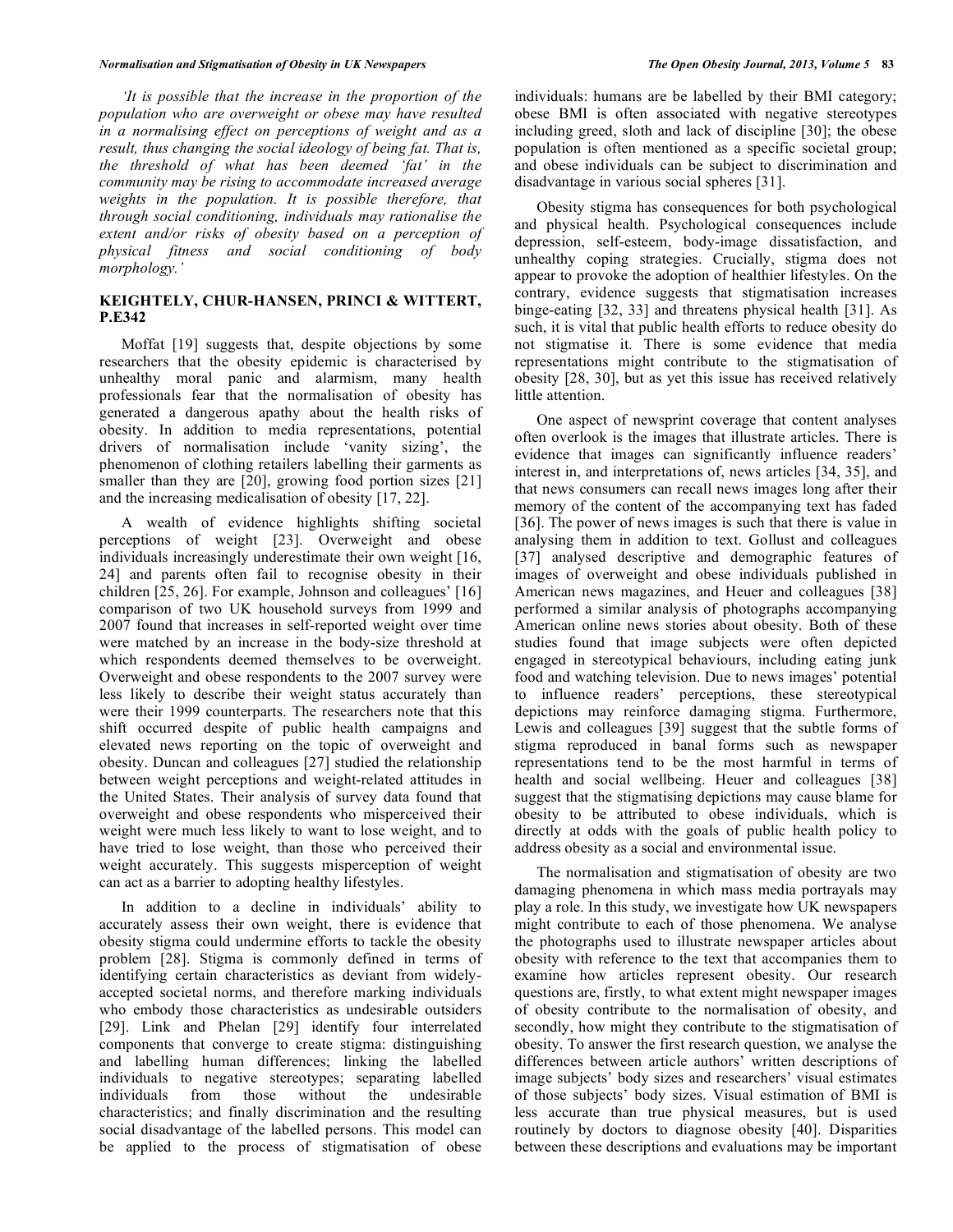| Genre      | <b>Genre Totals</b>    |            | <b>Publication</b>                  | <b>Publication Totals</b> |               |
|------------|------------------------|------------|-------------------------------------|---------------------------|---------------|
|            | $\frac{0}{0}$<br>Count |            |                                     | Count                     | $\frac{6}{9}$ |
| Serious    | 13                     | 10.9       | Independent & Independent on Sunday | 13                        | 10.9          |
| Mid-market | 47                     | 39.5       | Daily Mail & Mail on Sunday         | 22                        | 18.5          |
|            |                        |            | Express & Sunday Express            | 25                        | 21.0          |
| Tabloid    |                        | 59<br>49.6 | Mirror & Sunday Mirror              | 41                        | 34.5          |
|            |                        |            | The Sun & News of the World         | 18                        | 15.1          |
|            | 119                    | 100.0      |                                     | 119                       | 100.0         |

**Table 1. Articles in Sample by Publication and Genre**

because they could cause readers to form an inaccurate impression of what body sizes range is considered to be obese, particularly if these skewed perceptions are reinforced repeatedly over time. In answering the second research question, we analyse the occurrence of a set of potentially stigmatising and stereotyping features in images, and how the appearance of these features relates to the body size represented. To our knowledge, this is the first content analysis of UK newspapers' coverage of obesity that analyses both images and text, and the first that employs visual estimates of body size.

#### **METHOD**

#### **Sample Selection and Collection**

A representative sample of five national daily UK newspapers and their corresponding Sunday counterparts were selected. The selection represented three genres, and consisted of one 'serious' newspaper (The Independent & The Independent on Sunday), two 'mid-market tabloid' newspapers (The Daily Mail & The Mail on Sunday; The Express & The Sunday Express) and two 'tabloids' (The Mirror & The Sunday Mirror; The Sun & The News of the World). This typology has been used in other analyses of print media discourse to select a broad sample of newspapers with various readership profiles and political orientations [41]. Publications were chosen on the basis of having high circulation figures (www.nrs.co.uk) and indicating the inclusion of images in their database entries for articles.

Keyword searches were conducted on the Nexis UK and NewsBank databases to identify articles related to obesity published between 1st January 1996 and 31st December 2010. The time period was chosen to incorporates a short period prior to the WHO's 1997 warning about the obesity epidemic [42] and the subsequent rise in newspaper reporting on obesity over the following 15 years [8]. An initial search was carried out for articles featuring the search terms "obesity", "obese", "fat nation", "fatties" or "lardy" in the headline. To determine relevant search terms, two researchers read a selection of articles about obesity and noted terms that were used commonly.

The initial search retrieved 3,878 articles. The articles were manually sorted based on two initial inclusion criteria: human obesity must be the primary topic of the article, and the article must not be from the letters, television guide or television reviews sections of the publication. Following

application of the inclusion criteria, 1,698 relevant articles were retained. The remaining articles were scrutinised for indications that they contained images, either in the form of references to an image in the text, or in the inclusion of image captions. Of the 1,698 relevant articles, 344 indicated that they contained images. As the online newspaper databases used do not store images with articles, original printed copies of the articles were retrieved from the newspaper archives of the National Library of Scotland (NLS). Due to limitations of the archives, 133 of the list of 344 articles with images were retrieved. These 133 images were each examined, and those that were cartoons or did not feature people were excluded. The final sample comprised 119 articles and images (Table **1**). In the case of articles that contained more than one image, the largest or most prominent image was used. If more than one person was pictured in the image, the most central or prominent person was used.

#### **The Figure Rating Scale**

A figure rating scale was used to assess subjects' body sizes. Figure rating scales are commonly used in studies of body image disturbance [43] and generally do not include BMI values. For this study it was necessary to use a scale that attributes a BMI value to each portrait so that body sizes observed by the coders could be assigned to BMI categories. The body image instrument developed by Pulvers and colleagues [44], which has been tested for content validity, was chosen, and BMI values ranging from 16 to 40 were applied to each portrait in increments of three BMI points based on the authors' guidance [44, p.1642] (Fig. **1**). Coders identified the portrait on the scale that most closely resembled each newspaper image, and assigned each image a rating between one to nine accordingly. To minimise the effect of the pre-existing knowledge of the BMI scale, BMI values and categories were not included in the scale provided to coders. Values and categories based on World Health Organisation [3] classifications have been included in Fig. (**1**) for illustrative purposes.

#### **The Coding Frame**

A coding frame for recording features of the images and articles was developed. Researchers (CP, SH) examined images to create thematic categories capturing information about image subjects and the contexts in which they were photographed. Additional categories were developed to record descriptive details of articles including publication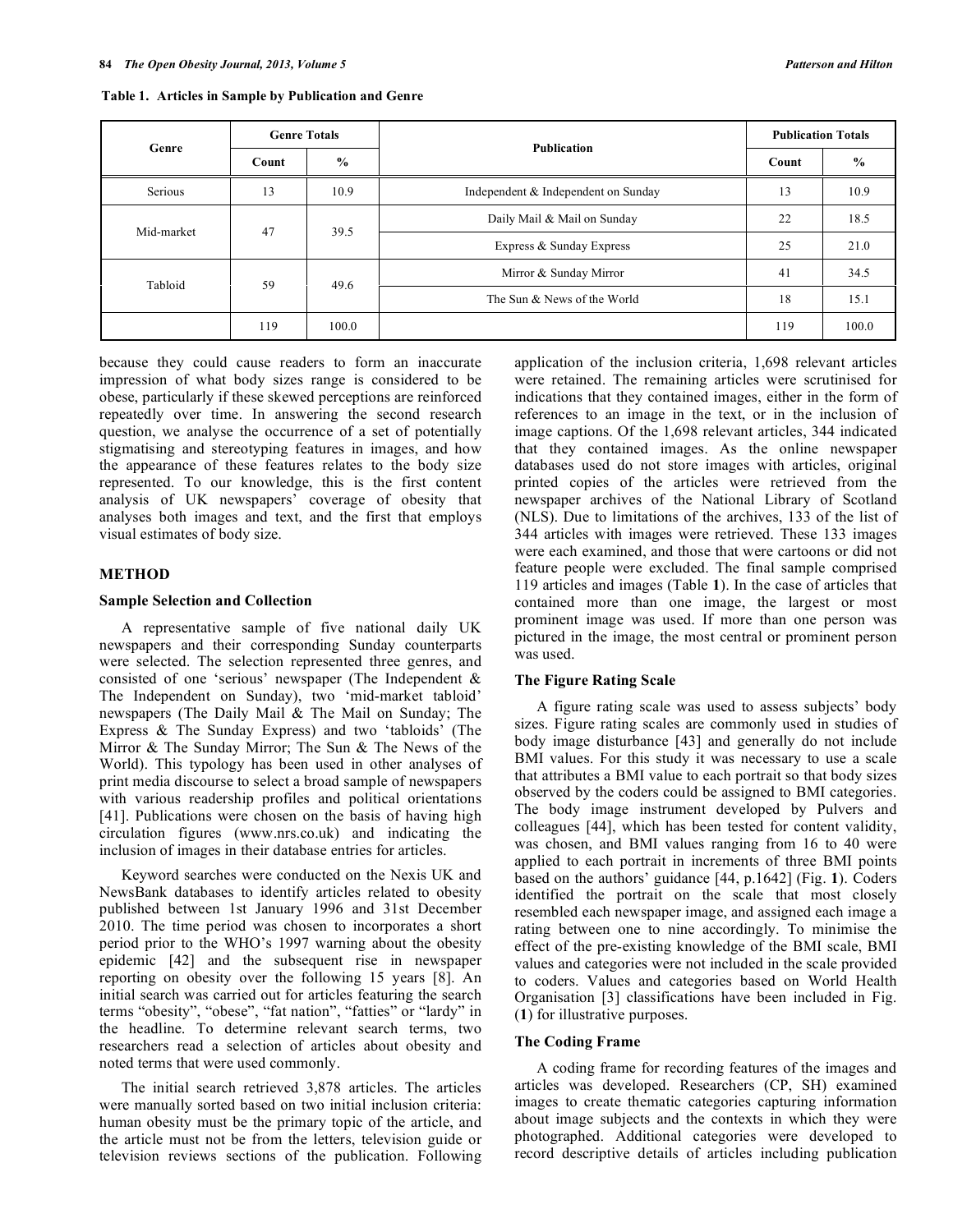

**Fig. (1).** Visual BMI rating scale adapted from Pulvers and colleagues' (2004) body image instrument.

date, publication title and how the subject's body size is described in the text. While articles did not always specifically describe their image subjects' body size, such as when a stock image was used to illustrate obesity in general, coders attributed the predominant body size description used in the article to the image used to illustrate it. This approach

was chosen to take into account the associations that the reader might perceive, rather than associations that the author may have intended to create.

The initial coding frame was piloted with seven researchers who coded batches of images and suggested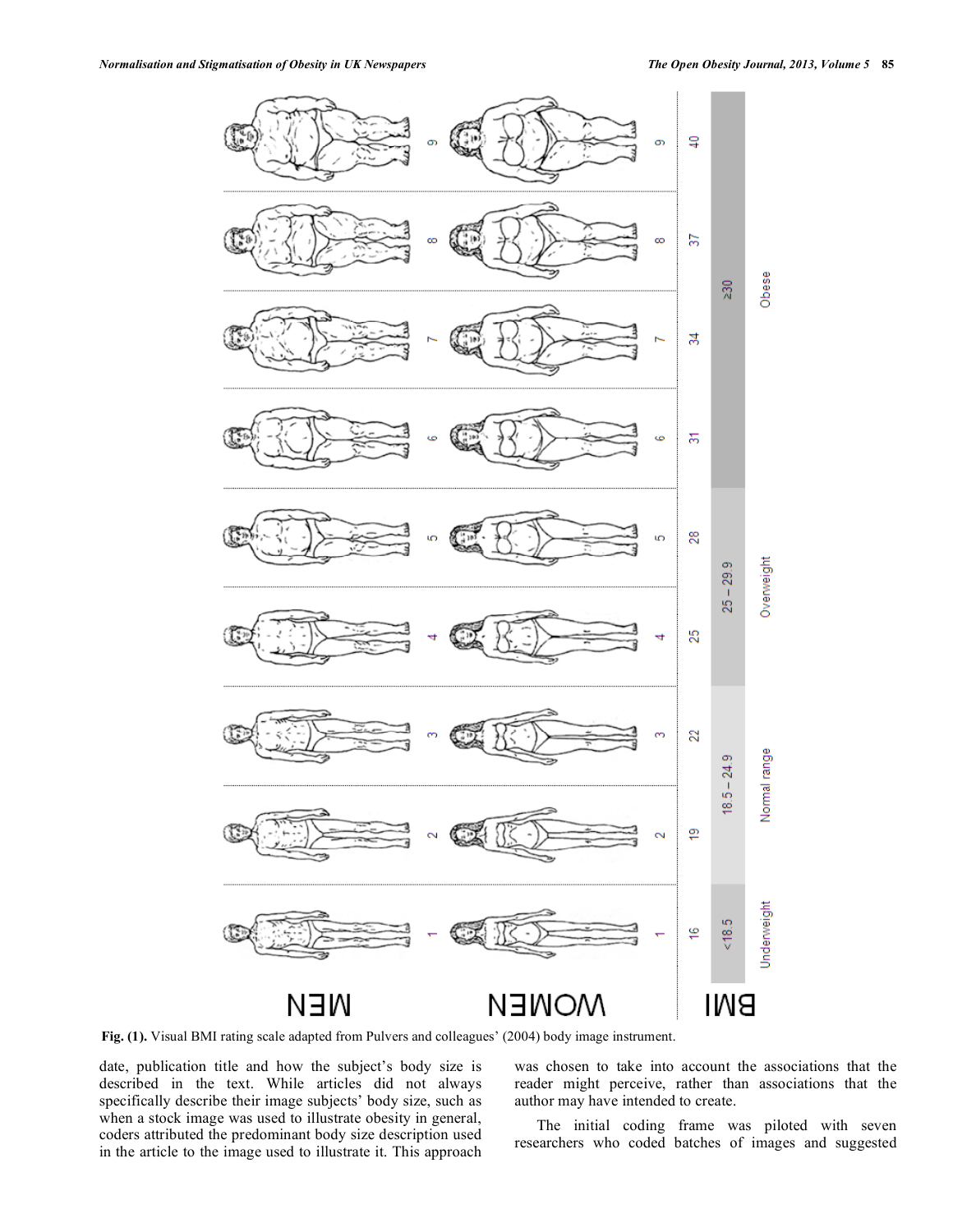further improvements. The final coding frame included two contextual codes and eleven conceptual codes. The contextual codes comprised a unique identification code assigned to each image, and the caption associated with the image, if any. Conceptual codes comprised: body size described in article text; sex; age group; clothing; pose; body parts visible; body angle depicted; photography location; facial expression; the presence of family or others in the image; and obesity-related behaviours depicted.

#### **CODING AND ANALYSIS**

The thematic content of each image and its accompanying text were coded by CP. The body size depicted in each image was coded by four coders who assigned each image a value between one and nine using the figure rating scale. Using four coders ensured that any systematic coding biases could be identified. Discrepancies between coders' evaluations of images allowed researchers to identify images that were posed in such a way that parts of the body were obscured, making reasonable estimations of body size difficult to achieve. Those images that produced significant disagreement between coders were not coded. The coded images were assigned BMI categories based on WHO classifications [1]: a BMI between 18.5 and 24.9 was considered to be 'normal range', 25-29.9 'overweight' and 30+ 'obese'.

Data from completed coding frames were entered into SPSS 15. A key part of the analysis was identifying the degree to which articles' written descriptions of subjects' body sizes agreed with coders' evaluations of those body sizes. Any articles in which the written descriptions of subjects differed from coders' evaluations could be interpreted as misrepresenting body size, and if a large proportion of articles in the sample were found to be misrepresentative, this might be indicative of a trend of misrepresentation of body size in newsprint coverage of obesity.

Fleiss' Kappa was used to measure inter-rater agreement between coders' ratings of image subjects' BMI categories, and Cohen's Kappa was used to measure agreement between article authors' written descriptions and coders' visual evaluations.

#### **RESULTS**

#### **Sample Characteristics**

The sample comprised 119 images from articles published between 1998 and 2010 (Table **1**). Almost half of subjects were males (n=53) and just over half female (n=64). The sex of two subjects could not be determined. A third (n=39) of subjects were assessed to be young children  $(\leq 12)$ years), a tenth (n=12) teenagers (13-18 years), and half  $(n=58)$  adults ( $\geq$ 19 years). The age groups of ten subjects could not be determined. Almost two thirds (n=74) of subjects were pictured alone, and a third (n=45) with others. Two thirds (n=79) of subjects were dressed in casual clothes, 17 were smartly dressed and three were depicted as untidy. Five subjects wore clothing associated with being a medical patient, while a tenth (n=14) of subjects were partially clothed (Table **2**).

#### **Subject behaviours**

Subjects' obesity-related behaviours were recorded. Five were pictured watching television, and 28 were pictured with food, often junk food. Subjects' poses were also coded. A quarter (n=29) were sitting or reclining, six engaged in exercise and the remaining 82 (68.9%) were standing or walking. Of those subjects with visible facial expressions, 37  $(45.1\%)$  were happy, 10 unhappy and 35  $(42.7\%)$  neutral (Table **2**).

#### **Varying Descriptions of Body Size**

Eighty-three articles described subjects' body sizes in the article text. Ten were described as 'normal' (including 'healthy' and 'slim'), 13 as overweight and 60 as obese. Coders assessed the body sizes of 105 (88.2%) subjects using the figure rating scale. Fourteen were not coded because they were either too small or awkwardly posed to be evaluated reliably, highlighted by a lack of agreement between coders. Of the subjects coded, seven were judged to be in the 'normal' weight range (BMI 18.50-24.99), 13 overweight (BMI 25.00-29.99) and 85 obese (BMI 30.00+). Of the seven images coded as normal weight, four were of individuals who were once obese but had lost weight, two were from articles about exercise classes in schools, and one was from a story about a trend of dieting among girls aged between 11 and 16. A Fleiss' Kappa test of agreement on BMI category between the four coders returned a Kappa of 0.617, which can be interpreted as substantial agreement [45].

Articles' descriptions of body sizes were compared with coders' estimates of those subjects' body sizes. A Cohen's Kappa test of agreement returned a result of 0.361, which can be interpreted as fair agreement [45]. Table **3** provides an overview of the lack of agreement between descriptions and coders' estimates. Of the eight subjects estimated by coders to be overweight, two were described as overweight and the remaining six as normal. Of the 64 subjects coded by coders as obese, one was described as normal range, 10 overweight and 53 obese. Table **4** details the distribution of the BMI values of the 53 subjects that were both described in article text as 'obese'. On the figure rating scale (Fig. **1**), the obese category is represented by portraits **6**, **7**, **8** and **9**, representing BMI values 31, 34, 37 and 40 respectively. Table **4** demonstrates that BMI values were not evenly distributed between subjects described by articles as being obese. Subjects tended to represent higher BMI values within the obese range, and the most commonly represented BMI value was 40.

#### **Relationships Between Body Size and other Characteristics**

Researchers recorded the angle from which each subject was photographed and the visibility of each subject's face. The 10 subjects described as normal weight range were all pictured with their faces visible and facing the camera. Of the 37 subjects shown without their faces visible, five were described as overweight and 28 obese (Table **2**).

Subjects described as overweight or obese were depicted as untidy, casually dressed, wearing clothing associated with being a medical patient, or partially clothed more frequently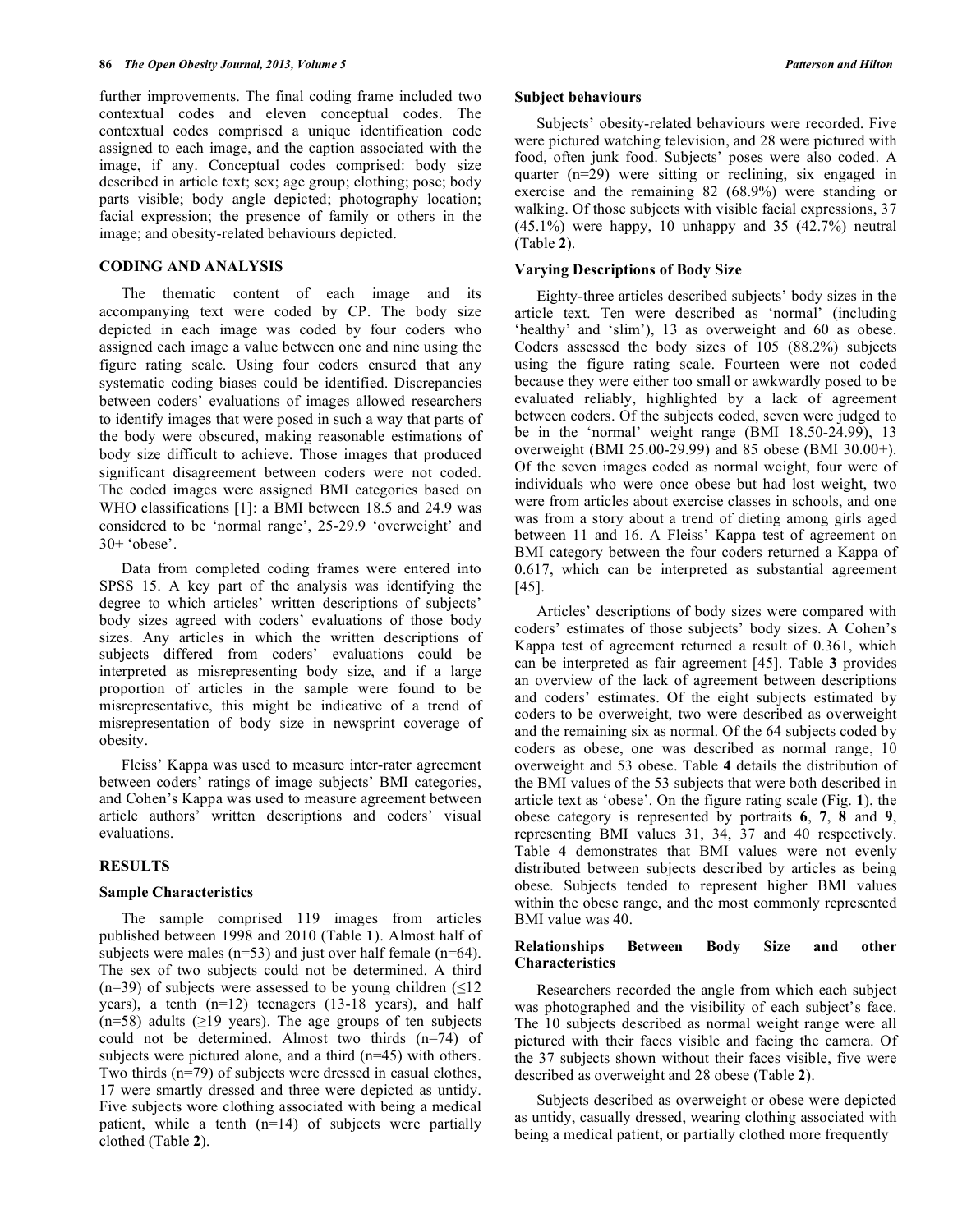# **Table 2. Subject Characteristics and Behaviours**

|                   | <b>Body Type Described in Text</b> |                      |                  |               |                |               |                      |                  |  |  |
|-------------------|------------------------------------|----------------------|------------------|---------------|----------------|---------------|----------------------|------------------|--|--|
|                   |                                    | <b>Normal Weight</b> | Overweight       |               | <b>Obese</b>   |               | <b>Not Described</b> |                  |  |  |
|                   | $(n=10)$                           |                      | $(n=13)$         |               | $(n=60)$       |               | $(n=36)$             |                  |  |  |
|                   | Count                              | $\%$                 | Count            | $\frac{0}{0}$ | Count          | $\frac{0}{0}$ | Count                | $\%$             |  |  |
| Sex of subject    |                                    |                      |                  |               |                |               |                      |                  |  |  |
| Male              | $\overline{c}$                     | 20.0                 | $\sqrt{6}$       | 46.2          | 28             | 46.7          | 17                   | 47.2             |  |  |
| Female            | 8                                  | 80.0                 | $\tau$           | 53.8          | 30             | 50.0          | 19                   | 52.8             |  |  |
| Unknown           | $\boldsymbol{0}$                   | $0.0\,$              | $\boldsymbol{0}$ | $0.0\,$       | $\sqrt{2}$     | 3.3           | $\boldsymbol{0}$     | $0.0\,$          |  |  |
| Age group         |                                    |                      |                  |               |                |               |                      |                  |  |  |
| Child $(0-12)$    | $\mathbf{1}$                       | $10.0\,$             | 8                | 61.5          | 16             | 26.7          | 14                   | 38.9             |  |  |
| Teenager (13-18)  | $\mathbf{1}$                       | 10.0                 | $\boldsymbol{0}$ | 0.0           | 6              | 10.0          | 5                    | 13.9             |  |  |
| Adult $(19+)$     | $\,8\,$                            | 80.0                 | 5                | 38.5          | 29             | 48.3          | 16                   | 44.4             |  |  |
| Age unknown       | $\boldsymbol{0}$                   | $0.0\,$              | $\boldsymbol{0}$ | 0.0           | 9              | 15.0          | $\mathbf{1}$         | 2.8              |  |  |
| People in picture |                                    |                      |                  |               |                |               |                      |                  |  |  |
| Subject alone     | 6                                  | 60.0                 | 5                | 38.5          | 41             | 68.3          | 22                   | 61.1             |  |  |
| With others       | $\overline{4}$                     | 40.0                 | 8                | 61.5          | 19             | 31.7          | 14                   | 38.9             |  |  |
|                   | Sedentary activities               |                      |                  |               |                |               |                      |                  |  |  |
| Yes               | $\boldsymbol{0}$                   | $0.0\,$              | $\boldsymbol{0}$ | $0.0\,$       | 5              | 8.3           | $\boldsymbol{0}$     | $\boldsymbol{0}$ |  |  |
| No                | $10\,$                             | 100.0                | 13               | 100.0         | 55             | 91.7          | 36                   | 100              |  |  |
|                   | Eating                             |                      |                  |               |                |               |                      |                  |  |  |
| Yes               | $\boldsymbol{0}$                   | 0.0                  | $\overline{c}$   | 15.4          | 19             | 31.7          | 29                   | 80.6             |  |  |
| No                | 10                                 | 100.0                | 11               | 84.6          | 41             | 68.3          | $\boldsymbol{7}$     | 19.4             |  |  |
|                   |                                    |                      | Pose of subject  |               |                |               |                      |                  |  |  |
| Reclining/sitting | $\boldsymbol{0}$                   | $0.0\,$              | $\overline{4}$   | 30.8          | 15             | 25.9          | $10\,$               | 27.8             |  |  |
| Standing still    | 10                                 | 100.0                | $\boldsymbol{7}$ | 53.8          | 29             | 50.0          | 19                   | 52.8             |  |  |
| Moving            | $\boldsymbol{0}$                   | $0.0\,$              | $\overline{c}$   | 15.4          | 14             | 24.1          | $\boldsymbol{7}$     | 19.4             |  |  |
|                   | Facial expression                  |                      |                  |               |                |               |                      |                  |  |  |
| Happy             | $\overline{9}$                     | 90.0                 | $\sqrt{2}$       | 15.4          | $\,8\,$        | 13.3          | 18                   | 50.0             |  |  |
| Unhappy/neutral   | $\mathbf{1}$                       | 10.0                 | $\sqrt{6}$       | 46.2          | 24             | 40.0          | 14                   | 38.9             |  |  |
| Not visible       | $\boldsymbol{0}$                   | $0.0\,$              | 5                | 38.5          | $28\,$         | 46.7          | $\overline{4}$       | $11.1\,$         |  |  |
| Clothing          |                                    |                      |                  |               |                |               |                      |                  |  |  |
| Untidy            | $\boldsymbol{0}$                   | $0.0\,$              | $\boldsymbol{0}$ | $0.0\,$       | $\mathfrak{Z}$ | $5.1\,$       | $\mathbf{0}$         | $0.0\,$          |  |  |
| Casual            | $\sqrt{6}$                         | 60.0                 | $\sqrt{6}$       | 46.2          | 43             | 72.9          | $24\,$               | 66.7             |  |  |
| Smart             | $\overline{\mathbf{3}}$            | 30.0                 | $\sqrt{2}$       | 15.4          | 5              | 8.5           | $\boldsymbol{7}$     | 19.4             |  |  |
| Medical           | $\boldsymbol{0}$                   | $0.0\,$              | $\mathbf{1}$     | $7.7\,$       | 3              | $5.1\,$       | $1\,$                | 2.8              |  |  |
| Partially clothed | $\mathbf{1}$                       | $10.0\,$             | $\overline{4}$   | 30.8          | $\sqrt{5}$     | $8.5\,$       | $\overline{4}$       | $11.1\,$         |  |  |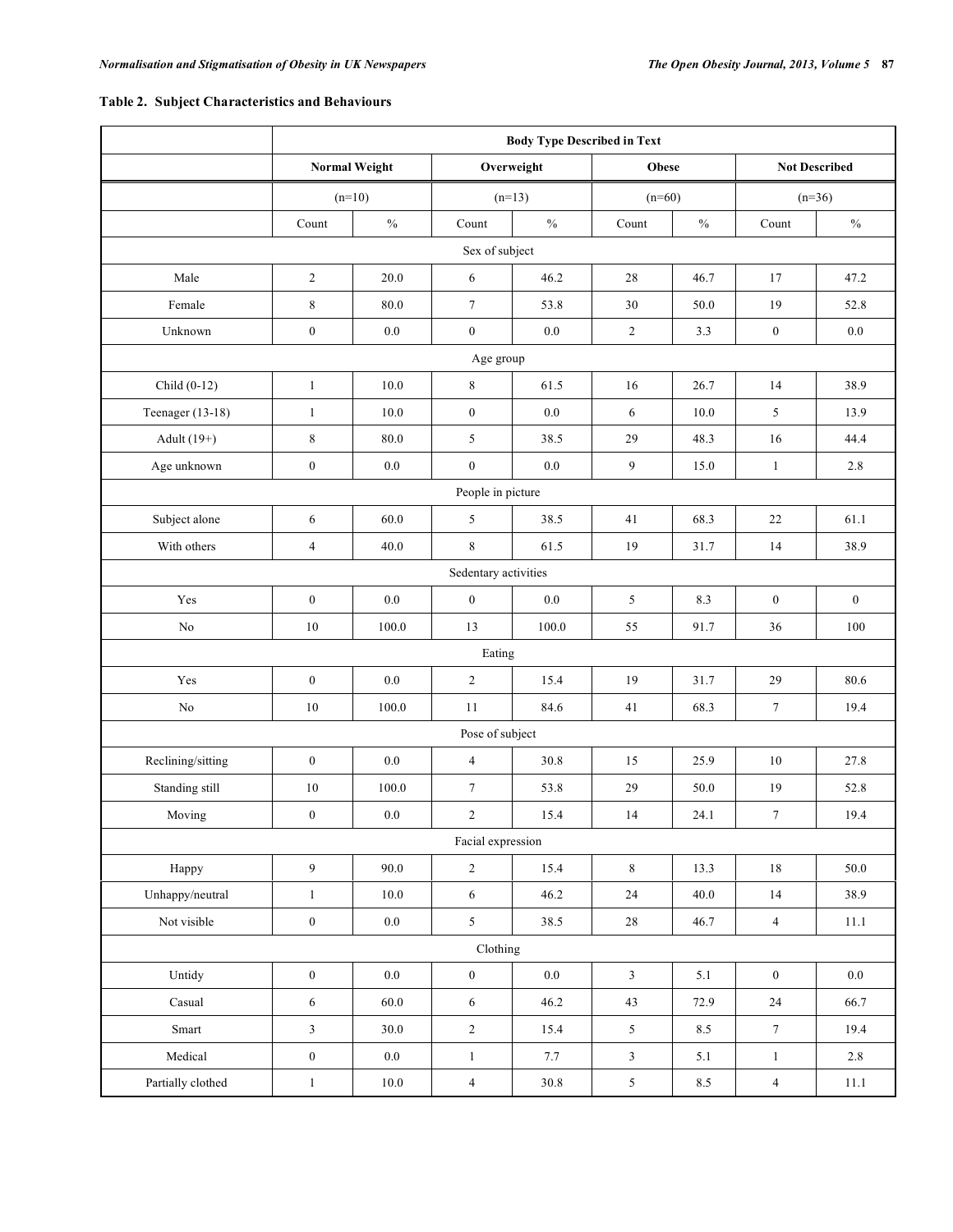#### **Table 3. Text Descriptions of Body Size Compared with Coder Estimations**

|                                    | <b>Body Size Estimated by Coders</b> |            |       |       |  |  |  |
|------------------------------------|--------------------------------------|------------|-------|-------|--|--|--|
| <b>Body Type Described in Text</b> | <b>Normal Range</b>                  | Overweight | Obese | Total |  |  |  |
| Normal range                       |                                      |            |       | 12    |  |  |  |
| Overweight                         |                                      |            | 10    | 16    |  |  |  |
| Obese                              |                                      |            | 53    | 72    |  |  |  |
| Total                              |                                      |            | 64    | 100   |  |  |  |

Note: The total number of images represented in this table (100) is less than the whole sample (199) because 19 articles did not describe the body type of the image subject

**Table 4. Distribution of BMI of Subjects Described as Obese (n=53)**

| Median figure rating scale score <sup>1</sup> | 6.0  | 6.5  | 7.0  | 7.5  | 8.0  | 8.5  | 9.0  |
|-----------------------------------------------|------|------|------|------|------|------|------|
| Approximate BMI value                         | 31.0 | 32.5 | 34.0 | 35.5 | 37.0 | 38.5 | 40.0 |
| Count                                         |      |      |      |      | 14   |      |      |
| Percentage                                    | 0.0  | 0.0  | 13.2 | 13.2 | 26.4 | 15.1 | 32.1 |

1. Median average of the four scores attributed to each image by coders using the image rating scale (Figure 1)

than those described as 'normal' weight (Table **2**). Subjects described as overweight or obese had unhappy expressions more commonly than did those described as normal weight (Table **2**). Only subjects described as obese were pictured engaged in activities associated with sedentary lifestyles (n=5), and they were more commonly photographed eating (n=19) than were those described to be of other body sizes. No subjects described as being of normal weight were untidy, wearing medical clothing, pictured with unhappy or obscured facial expressions, engaged in sedentary activities or eating (Table **2**).

### **DISCUSSION**

The findings help to illustrate two mechanisms by which newspapers may contribute to the normalisation of obesity. Firstly, we identified statistically significant disparity between the articles' descriptions and coders' evaluations of subjects' body sizes. Subjects were frequently of higher BMI categories than they were described in the accompanying text, suggesting that the journalists may have a tendency to underestimate their body sizes. Secondly, we showed that BMI is neither evenly nor normally distributed between subjects described by articles as obese; as nearly three quarters of these subjects represented BMI values of 37 or higher, and nearly one third represented a BMI of 40, often categorised as 'morbidly obese' [46]. This distribution suggests that newspapers tend to use images of relatively extreme obesity to illustrate articles about obesity. In addition, the negatively skewed BMI distribution within obese subjects in the sample differs starkly from the positively skewed distribution of BMI values within the obese population of the UK [47].

These findings are not, in isolation, evidence of the normalisation of obesity. However, when considered in light of the power of news images to influence readers' perceptions [34, 35], our findings illustrate how newsprint

misrepresentations may play a role in reinforcing and exacerbating misconceptions about body size. If the trends identified in this study are extant in wider mass media reporting on obesity, they may play an important role in determining societal perceptions of obesity, and therefore a role in driving the normalisation of obesity. Normalisation is important because it may prevent overweight and obese individuals from adopting healthy lifestyles, and wider society from embracing legislative solutions to obesity [17, 18].

In addition to normalisation, signs of stigmatisation were identified. The findings echoed those of previous research [37, 38], highlighting a tendency for newspaper photographs of overweight and obese individuals to include negative stereotypes that may reproduce weight stigma. Compared with subjects described as normal weight, subjects illustrating overweight and obesity were more frequently depicted with unhappy or neutral facial expressions, obscured heads or faces, and eating food, often junk food. Unhappy or neutral facial expressions may stigmatise overweight and obese individuals as unhappy or deserving of pity. Excluding subjects' heads or faces, while likely intended to protect the subject's privacy, may serve to dehumanise overweight and obese people. Depicting subjects eating food, while not an inherently unhealthy behaviour in itself, may serve to focus readers' attention on individual overeating as a driver of obesity to the exclusion of other drivers, which could reinforce the stereotype of the obese individual being to blame for a lack of self-control, and undermine the roles of social and environmental drivers of obesity. These trends could be harmful if found in wider mass media coverage of obesity, serving to reproduce negative stereotypes of obesity, leading to further prejudice, discrimination and damage to psychological and physical health [28].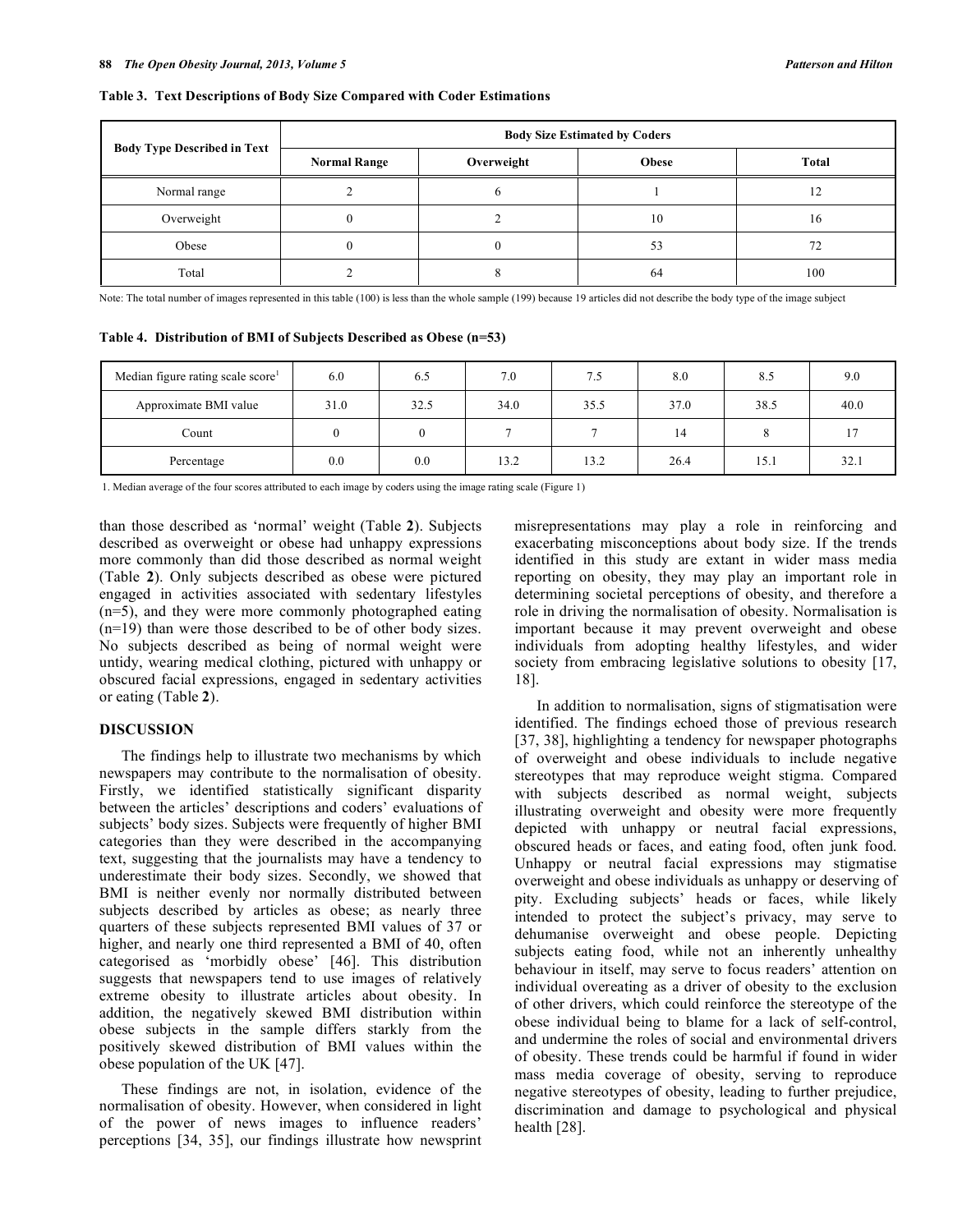Certain limitations of the research should be taken into account. Firstly, compromises were unavoidable in choosing the coding instrument. Figure rating scales are predominantly used to study body image perception, not for evaluating BMI. Furthermore, visual estimation is a much less reliable measure BMI than physical measurements. Despite this, visual estimation of BMI is used routinely by doctors, not necessarily with the aids of graphical scales, to diagnose patients' BMI [40]. In a blind study of cardiology doctors' visual estimations of BMI, Husin and colleagues [40] found that 81% of obese patients were correctly estimated to be obese, with the remaining obese patients were estimated to be overweight. Additionally, the scale used was initially designed for measuring body image perception in African Americans, while the majority of the image subjects in our sample were Caucasian, and body composition is known to vary by ethnicity [48]. While acknowledging the compromises made in choosing a scale, we are confident that the instrument represented a robust tool for a relatively novel research design. The implementation of a team of coders blind-coding each images allowed individual systematic coding biases to be eliminated. Images that were difficult to code due to their composition or the subject's pose were identified by substantial disagreement between coders, and removed accordingly, and a Fleiss Kappa test of inter-rater agreement indicated substantial agreement on the remaining images. Any uniform bias among the coders could not be detected. However, if any uniform bias existed, Husin and colleagues' [40] findings suggest that coders were likely to underestimate subjects' BMI values. If this were found to be the so, it would logically follow that the disparities between article text descriptions and image subjects' true BMI categories were greater than our findings suggest, which would strengthen the conclusion that newsprint representations misrepresent the range of body sizes classed as obese.

The second limitation of the study is its sample size. Inconsistencies in data about images in online newspaper article databases and the incompleteness of the library archive meant that the final sample of 119 articles and images was smaller than we anticipated. As a result, the trends identified in the sample cannot necessarily be generalised to wider newsprint coverage. In addition, the sample size limited our ability to analyze how variables such as publication genre and publication date related to articles' representations of obesity. Inconsistencies and incompleteness in the database and archive may also have produced the variation in the number of articles published in different publications. For example, the relatively high frequency of illustrated articles about obesity in the Mirror & Sunday Mirror could result from between-publication variations in the way that specific elements of articles are submitted to the database.

However, there is no reason to believe that these articles and images were in any way atypical. In addition, due to the disproportionately powerful influence of news images, compared to that of article text [34, 35, 36], it seems reasonable to suggest that the images analysed may have influenced readers' perceptions more than would text-only articles.

The third limitation of the study is inherent to content analysis; one can only describe the content of material, and cannot provide insight into its creators' motives or intentions. This is particularly relevant to newspaper articles as they can be modified by a number of individuals from inception and publication, each of whom may have different motivations. Furthermore, images may have been chosen by a picture editor working independently of the original author of the text. In addition, analysing media content alone cannot tell us what messages the audience will take away, as forming meaning is a collaborative process between the text and the audience, and the context within which the text is consumed plays a role in how it is interpreted [49]. However, regardless of the intent of publishing decisions, the final article presented to readers is important, due to the role of media portrayals in influencing public understandings of health issues [12].

Further research in this area might benefit from these limitations being taken into account in their research design. Firstly, a figure rating scale designed specifically for visually estimating BMI, with normative BMI values for each portrait, would be of value. Secondly, taking into account the difficulties inherent to sourcing newspaper articles with images, further research might benefit from focusing instead on online news articles, as did Heuer and colleagues [38]. In addition, researchers interested in images of obesity may find that images are more numerous in other news media, such as magazine articles or television news, and there may be value in comparing images in articles about obesity with images in unrelated articles. The issue of the complex authorship of newspaper articles may warrant study in itself, which could investigate the roles and motivations of the personnel involved in putting together an article. As Gibson and Zillmann [50] suggest, journalists should be aware of the potentially harmful power of news images. This study adds to evidence that could lead news media producers with an interest in accuracy and integrity to consider their editorial processes with regard to illustrative images. If editors wish to illustrate obesity to readers in an accurate, informative and socially-responsible manner, they might consider seeking illustrative images that represent the full range of body sizes within the obese category and avoiding images that reinforce negative stereotypes of obesity. Alternatively, if public health campaigners wish to combat misleading and negative images of obesity, they might consider developing informational campaigns aimed specifically at counteracting those images.

Mass media coverage can influence how ideas develop, spread and enter public discourse [12]. This study suggests that there may be a tendency for newspapers to misrepresent the range of body sizes within the obese category, and disproportionately use images of extreme obesity to illustrate general societal obesity. These trends demonstrate a possible mechanism by which newspapers might contribute to the normalisation of obesity in society. This study also contributes to existing literature on mass media stigmatisation of obesity [37, 38], demonstrating how newspapers' photographic representations of overweight and obesity could serve to reinforce stigmatisation. In conclusion, this study contributes to a growing body of literature on mass media portrayals of obesity. It does so by illustrating two ways in which newspapers' pictorial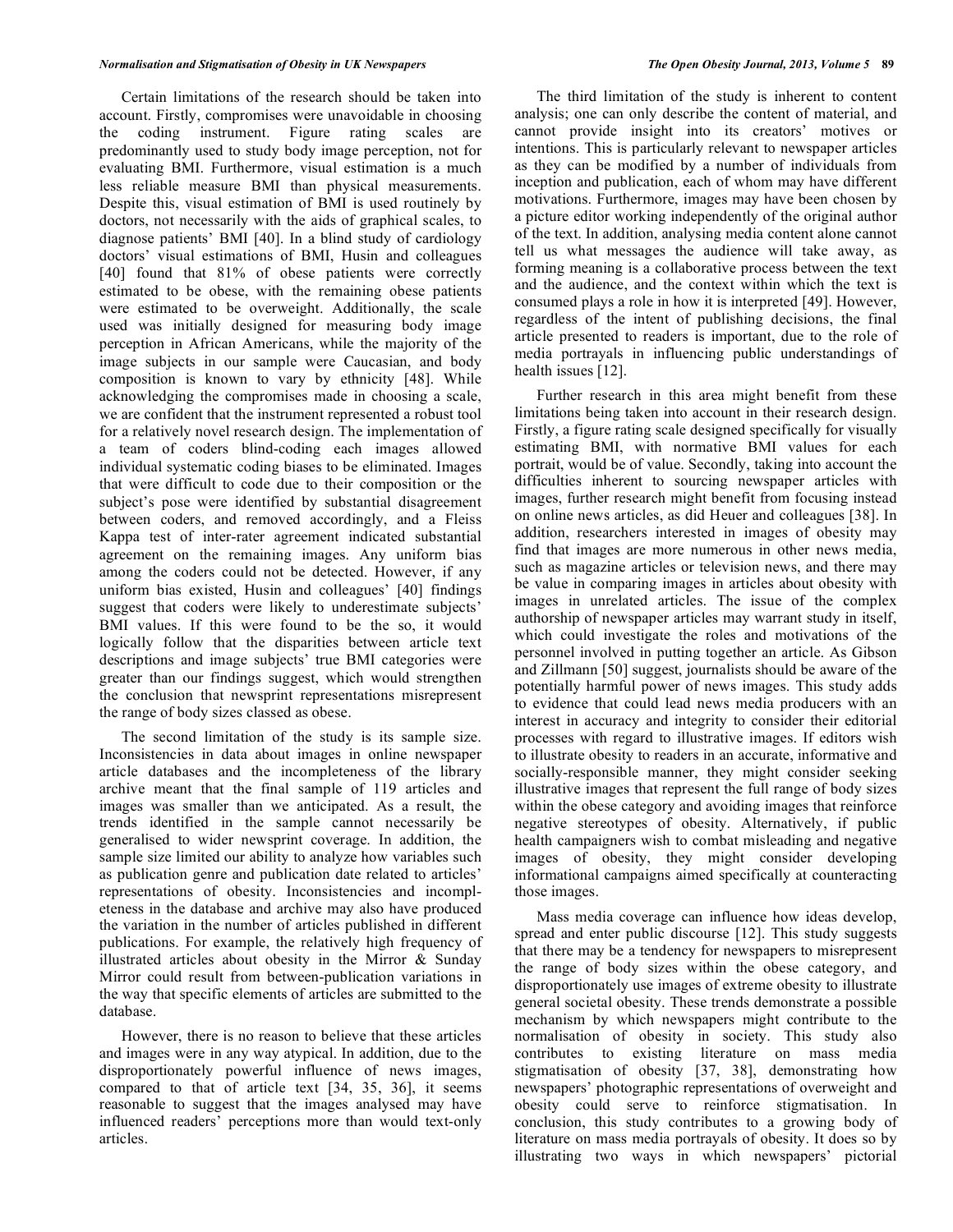depictions of overweight and obesity could harm both public understanding and public healthy: by exacerbating a process of normalisation that distorts public perceptions of healthy weight; and by contributing to the stigmatisation of overweight and obesity that harms the psychological and physical health of overweight and obese individuals [28].

# **CONFLICT OF INTEREST**

The authors confirm that this article content has no conflicts of interest.

#### **ACKNOWLEDGEMENTS**

We would like to acknowledge the help provided by the staff of the National Library of Scotland. Thanks are due to Rachel Robertson, Dr. Jenny van Bekkum, Gillian Fergie and Neil Bertram for coding the images, to Candida Fenton for conducting literature searches, and to Dr. Helen Sweeting and Prof. Dame Sally Macintyre for advising on the manuscript.

This project was funded by the Chief Scientist Office of the Scottish Government Health Directorates (MC\_A540\_5TK70). Data were originally collected by the MRC/CSO Social and Public Health Sciences Unit, University of Glasgow. The authors declare no conflict of interests.

#### **REFERENCES**

- [1] WHO. Obesity and Overweight Fact Sheet N°311. 2012 [ cited in July 2011]. Available from: http://www.who.int/mediacentre/factsheets/fs311/en/index.html
- [2] NHS. Health Survey for England 2009 Trends Commentary. In: Unit NICJHS, editor. Leeds: NHS Information Centre for health and social care 2010
- [3] WHO. Obesity: preventing and managing the global epidemic. Report of a WHO consultation. World Health Organ Tech Rep Ser 2000; 894: (12), 1-253.
- [4] The Scottish Government. The Scottish Health Survey: Summary of Key Findings 2010
- [5] Jebb S. Obesity: causes and consequences. Women's Health Med 2004; 1(1): 38-41.
- [6] Hill JO, Catenacci V, Wyatt HR. Obesity: overview of an epidemic. Psychiatr Clin North Am 2005; 28 (1):1-23.
- [7] Nestle M, Jacobson MF. Halting the obesity epidemic: a public health policy approach. Public Health Rep 2000; 115(1):12-24.
- [8] Hilton S, Patterson C, Teyhan A. Escalating coverage of obesity in UK newspapers: The evolution and framing of the 'obesity epidemic' from 1996 to 2010. Obesity 2012; 20(8): 1688-95.
- [9] Chang VW, Christakis NA. Medical modelling of obesity: a transition from action to experience in a 20th century American medical textbook. Sociol Health Ill 2002; 24(2): 151-77.
- [10] Caballero B. The global epidemic of obesity: an overview. Epidemiol Rev 2007; 29: 1-5.
- [11] Townshend T, Lake AA. Obesogenic urban form: theory, policy and practice. Health Place 2009; 15(4): 909-16.
- [12] McCombs M. A Look at Agenda-setting: past, present and future. Journalism Stu 2005; 6(4) :543-57.
- [13] Swinburn B, Egger G, Raza F. Dissecting obesogenic environments: the development and application of a framework for identifying and prioritizing environmental interventions for obesity. Prev Med 1999; 29(6): 563-70.
- [14] Lawrence RG. Framing obesity: The evolution of news discourse on a public health issue. Harvard Int J Press/Polit 2004; 9(3): 56- 75.
- [15] Wardle J, Boniface D. Changes in the distributions of body mass index and waist circumference in English adults, 1993/1994 to 2002/2003. Int J Obes 2007; 32(3) :527-32.
- [16] Johnson F, Cooke L, Croker H, Wardle J. Changing perceptions of weight in Great Britain: comparison of two population surveys. BMJ 2008; 337: a494.
- [17] Chipperfield T, O'Brien R, Bolderson T, Eidinow E, Shafner L, Butland B. Tackling Obesities: Future Choices – Qualitative Modelling of Policy Options. London: Government Office for Science 2007.
- [18] Keightley J, Chur-Hansen A, Princi R, Wittert GA. Perceptions of obesity in self and others. Obesity Res Clin Practice 2011; 5(4): e341-e9.
- [19] Moffat T. The "Childhood Obesity Epidemic". Med Anthropol Q 2010; 24 (1):1-21.
- [20] Workman JE, Lentz ES. Measurement specifications for manufacturers' prototype bodies. J Cloth Text Res 2000; 18(4): 251-9.
- [21] Ledikwe JH, Ello-Martin JA, Rolls BJ. Portion sizes and the obesity epidemic. J Nutr 2005; 135(4): 905-9.
- [22] Butland B, Jebb S, Kopelman P, *et al*. Foresight. Tackling Obesities: Future Choices - Project report. 2nd ed. London: Government Office for Science 2007.
- [23] Bleich SN. Public perception of overweight. BMJ 2008; 337: a347.
- [24] Burke MA, Heiland FW, Nadler CM. From "overweight" to "about right": evidence of a generational shift in body weight norms. Obesity 2010; 18(6): 1226-34.
- [25] Vuorela N, Saha M-T, Salo MK. Parents underestimate their child's overweight. Acta Pædiat 2010; 99(9): 1374-9.
- [26] Jeffery AN, Voss LD, Metcalf BS, Alba S, Wilkin TJ. Parents' awareness of overweight in themselves and their children: cross sectional study within a cohort (EarlyBird 21). BMJ 2005; 330(7481): 23-4.
- [27] Duncan DT, Wolin KY, Scharoun-Lee M, Ding EL, Warner ET, Bennett GG. Does perception equal reality? Weight misperception in relation to weight-related attitudes and behaviors among overweight and obese US adults. Int J Behav Nutr Phl Act 2011; 8  $\cdot$ 20.
- [28] Puhl RM, Heuer CA. Obesity stigma: important considerations for public health. Am J Public Health 2010; 100(6): 1019.
- [29] Link BG, Phelan JC. Conceptualizing Stigma. Annu Rev Sociol 2001; 27: 363-85.
- [30] Sandberg H. A matter of looks: the framing of obesity in four Swedish daily newspapers. Communcation 2007; 32(4): 447-72.
- [31] Puhl RM, Heuer CA. The stigma of obesity: a review and update. Obesity 2009; 17(5): 941-64.
- [32] Jackson TD, Grilo CM, Masheb RM. Teasing history, onset of obesity, current eating disorder psychopathology, body dissatisfaction, and psychological functioning in binge eating disorder. Obesity Res 2012; 8(6): 451-8.
- [33] Ashmore JA, Friedman KE, Reichmann SK, Musante GJ. Weightbased stigmatization, psychological distress, & amp; binge eating behavior among obese treatment-seeking adults. Eat Behav 2008; 9(2): 203-9.
- [34] Knobloch S, Hastall M, Zillmann D, Callison C. Imagery Effects on the Selective Reading of Internet Newsmagazines. Commun Res 2003; 30(1): 3-29.
- [35] Gibson R. Effects of photography on issue perception. In: Bryant J, Roskos-Ewoldsen D, Cantor J, editors. Communication and emotion: Essays in honor of Dolf Zillmann. Mahwah, NJ: Lawrence Erlbaum Associates 2003. pp. 323-45.
- [36] Zillmann D, Gibson R, Sargent SL. Effects of Photographs in News-Magazine Reports on issue Perception. Media Psychol 1999; 1(3): 207-28.
- [37] Gollust SE, Eboh I, Barry CL. Picturing obesity: Analyzing the social epidemiology of obesity conveyed through US news media images. Soc Sci Med 2012; 74(10): 1544-51.
- [38] Heuer CA, McClure KJ, Puhl RM. Obesity stigma in online news: A visual content analysis. J Health Commun 2011; 16(9): 976-87.
- [39] Lewis S, Thomas SL, Blood RW, Castle DJ, Hyde J, Komesaroff PA. How do obese individuals perceive and respond to the different types of obesity stigma that they encounter in their daily lives? A qualitative study. Soc Sci Med 2011; 739: 1349-56.
- [40] Husin M, Kasim S, Tuthill A. Accuracy of visual estimation in diagnosing obese individuals-a blinded study. Bri J Med Practi 2012; 5(2).
- [41] Williams SJ, Seale C, Boden S, Lowe P, Steinberg DL. Medicalization and beyond: the social construction of insomnia and snoring in the news. Health 2008; 12(2): 251-68.